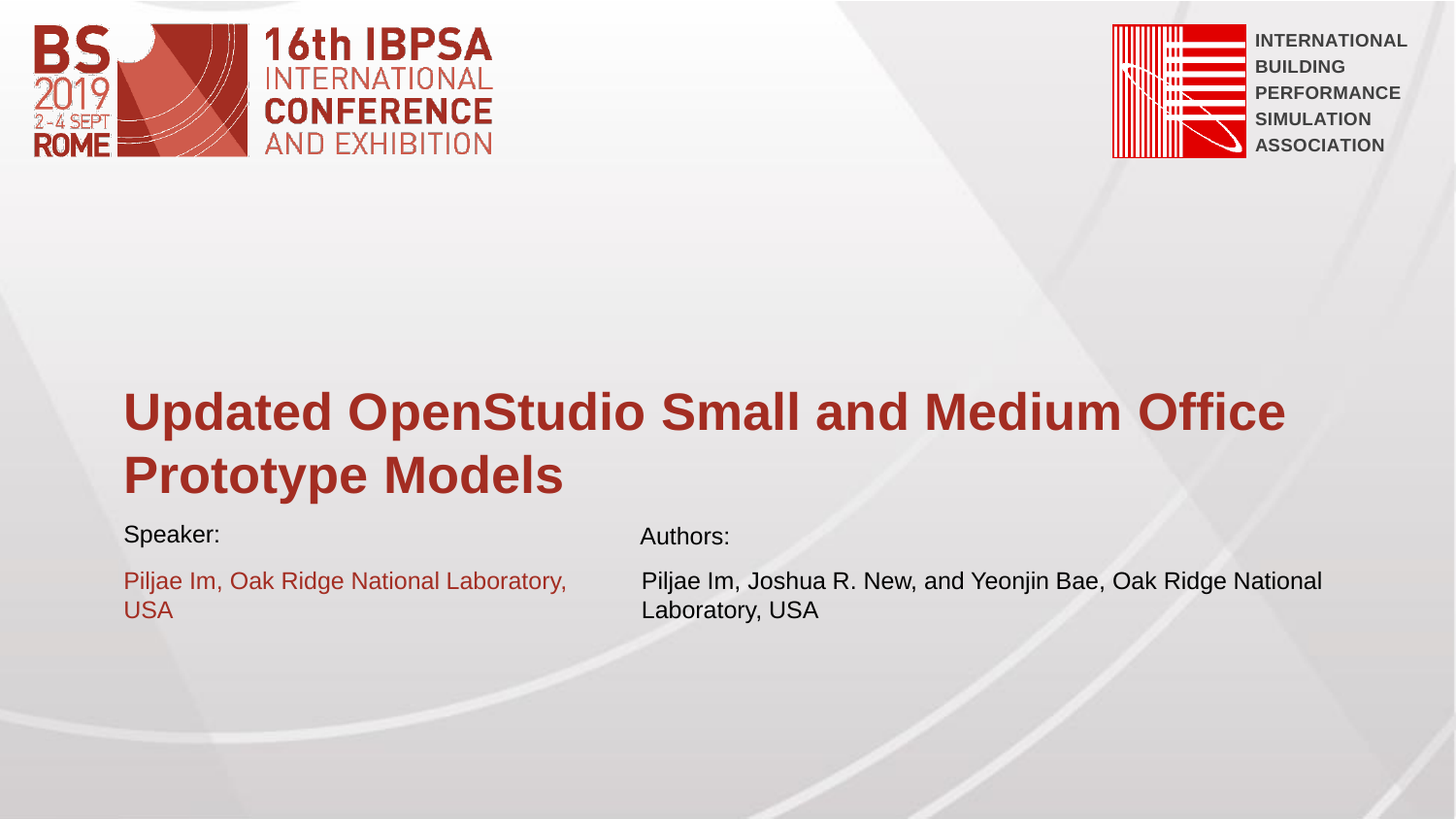## Introduction/Background

- Prototype Building Models
	- DOE's support for ANSI/ASHRAE/IES Standard 90.1 and International Energy Conservation Code (IECC)
	- 80% of the commercial building floor area



- Office buildings (small, medium, and large): the most common types
	- Simplified space type in current set of prototype building model suites
	- Could not be easily used to properly assess changes

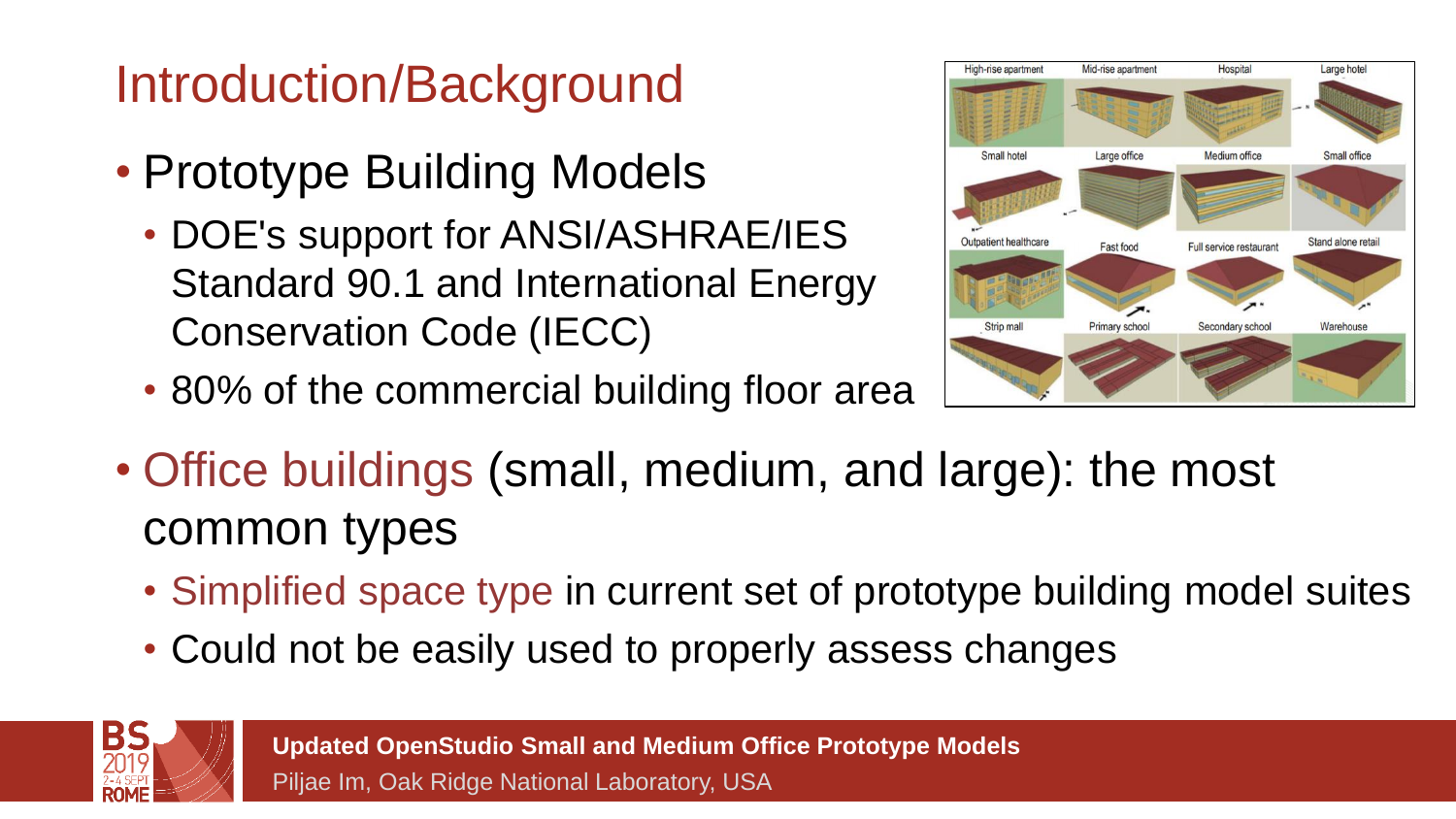### Introduction/Background

- Advantages of redefining as OpenStudio models
	- Measure-based modification of buildings
	- ASHRAE 90.1-compliant baseline models, analysis of retrofit options, cloud-based computation, and reporting of energy-based analysis
	- OpenStudio Standards is a collection of measures and resources



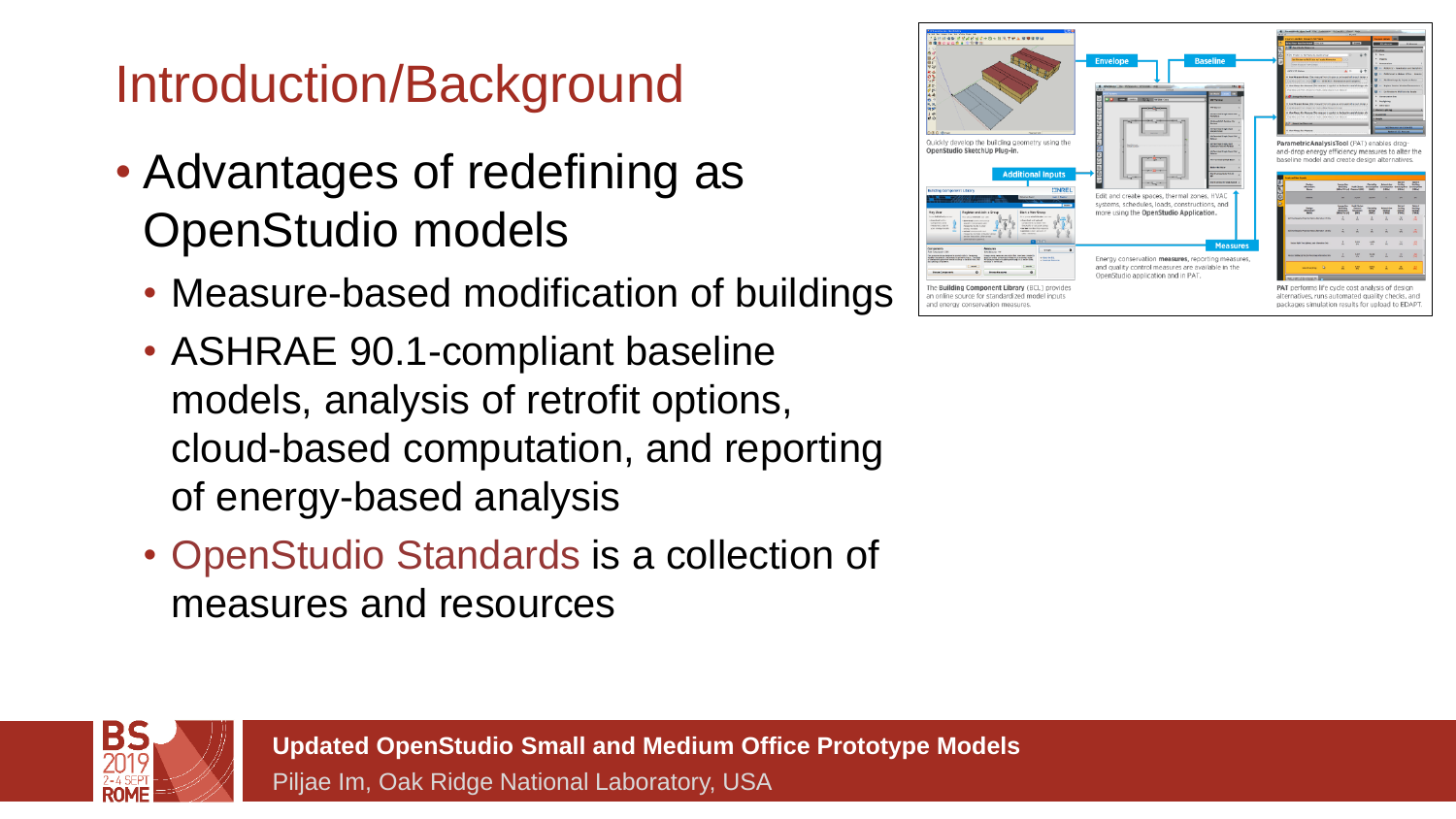### Intended Use Cases

- Space type
	- Gain greater specificity over building attributes.
- Measures
	- Accurately quantify energy, demand, or water savings opportunities
- HVAC control
	- Allow customizable control over HVAC control algorithms
- Demand response
	- Provide more specific details related to occupancy and equipment to provide demand response services to the grid

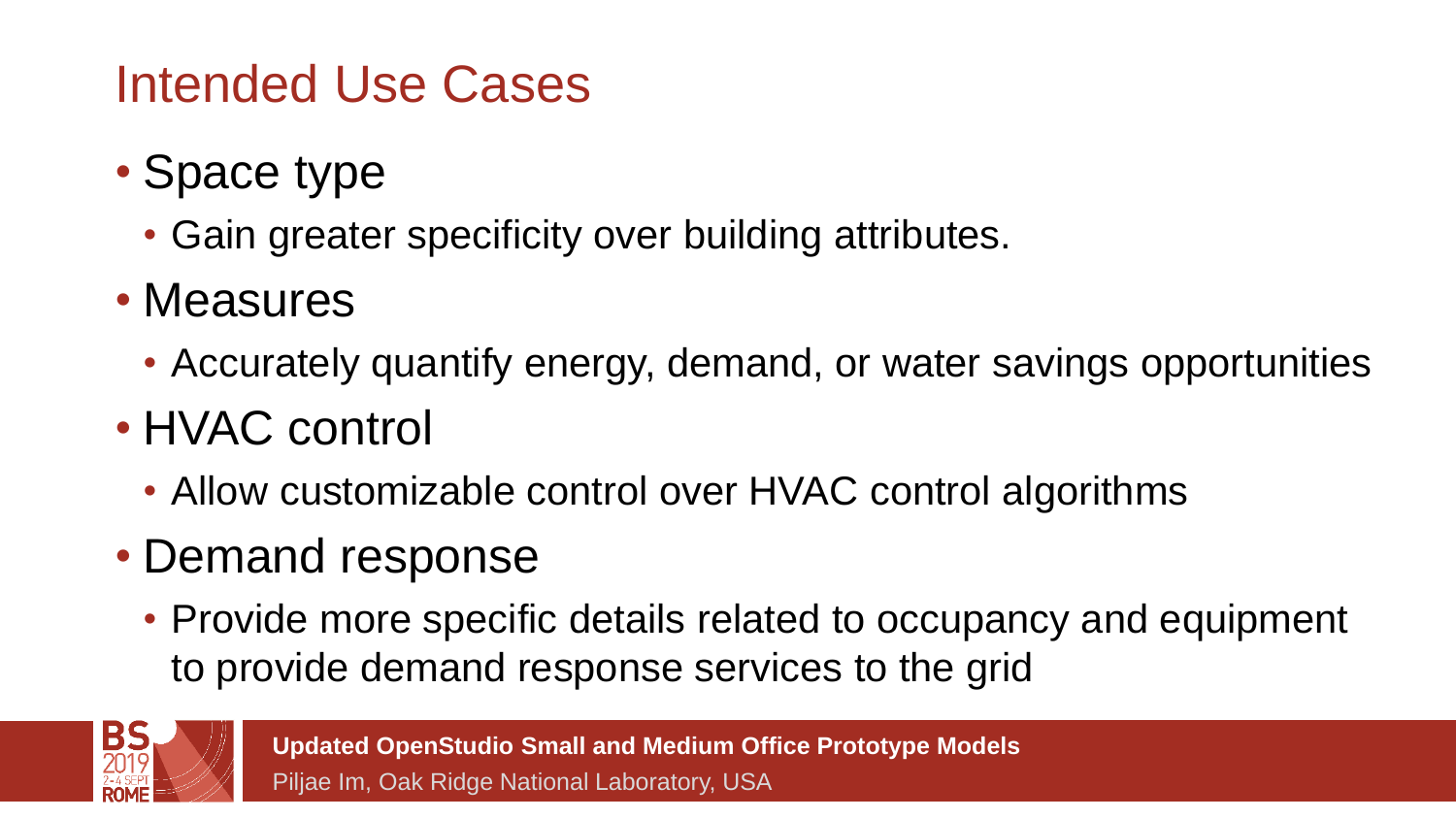#### • Original small and medium office prototype



- 1-story building, 511  $m<sup>2</sup>$
- Four perimeter zones and one core zone
- Window wall ratio
	- 24.4% for South and 19.8% for others
- Wood-frame construction, unheated slab-on-grade
- Air source heat pump systems with gas furnace as back up
- Constant volume single zone system
- Setpoint temperature: 23.9<sup>o</sup>C (C), 21.1<sup>o</sup>C (H)
- Setback setpoint: 29.4°C(C), 15.6°C(H)



**Updated OpenStudio Small and Medium Office Prototype Models**

Piljae Im, Oak Ridge National Laboratory, USA

Office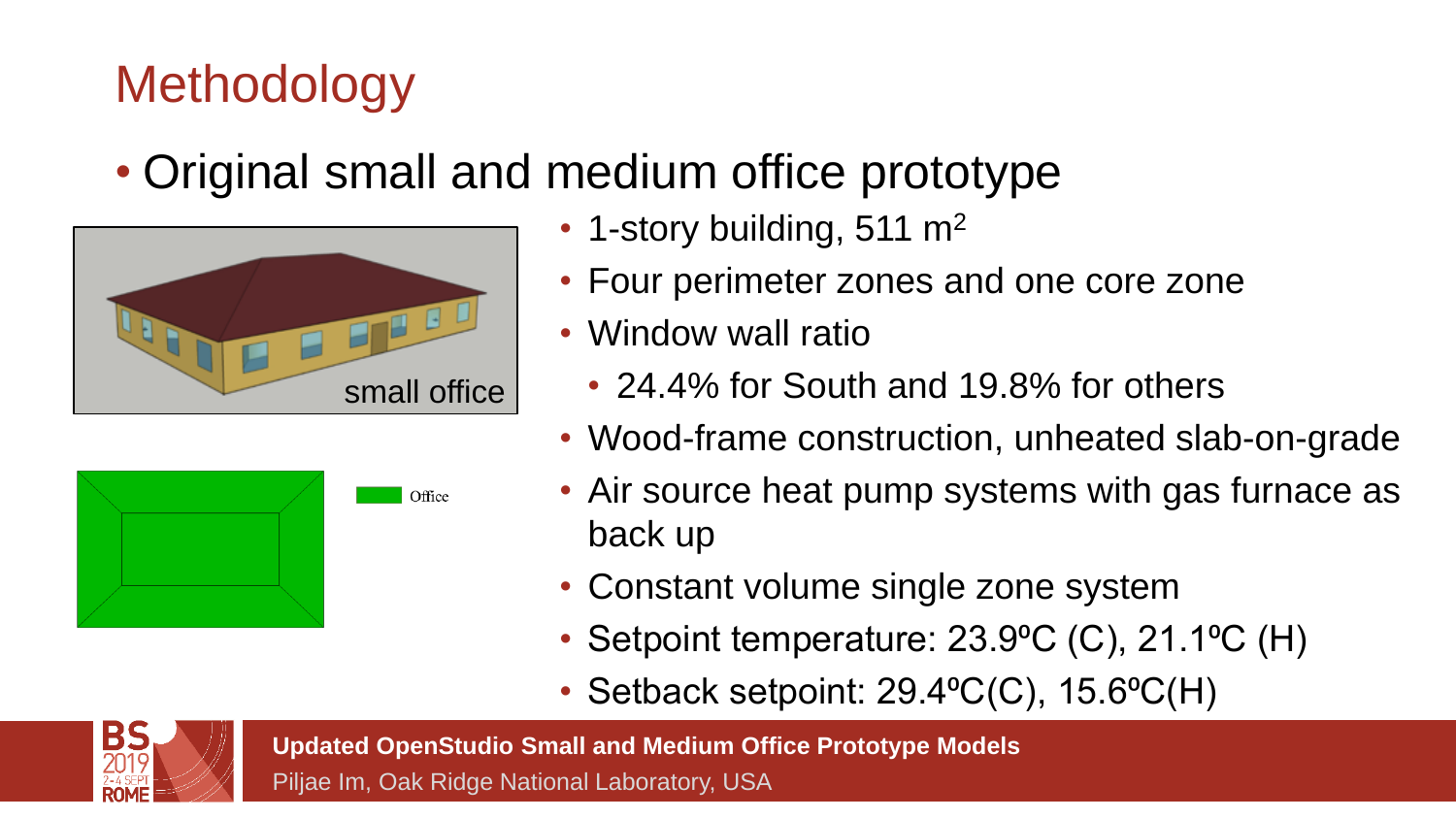• Original small and medium office prototype



- 3-story building,  $4,978.6$  m<sup>2</sup>
- Four perimeter zones and one core zone
- Window wall ratio: 33%
	- Steel-frame construction, unheated slab-ongrade



- Packaged DX air conditioning unit with gas Office furnace
	- VAV terminal box with electric reheating coil
	- Setpoint temperature: 23.9<sup>o</sup>C (C), 21.1<sup>o</sup>C (H)
	- Setback setpoint:  $29.4$ <sup>o</sup>C(C),  $15.6$ <sup>o</sup>C(H)



**Updated OpenStudio Small and Medium Office Prototype Models**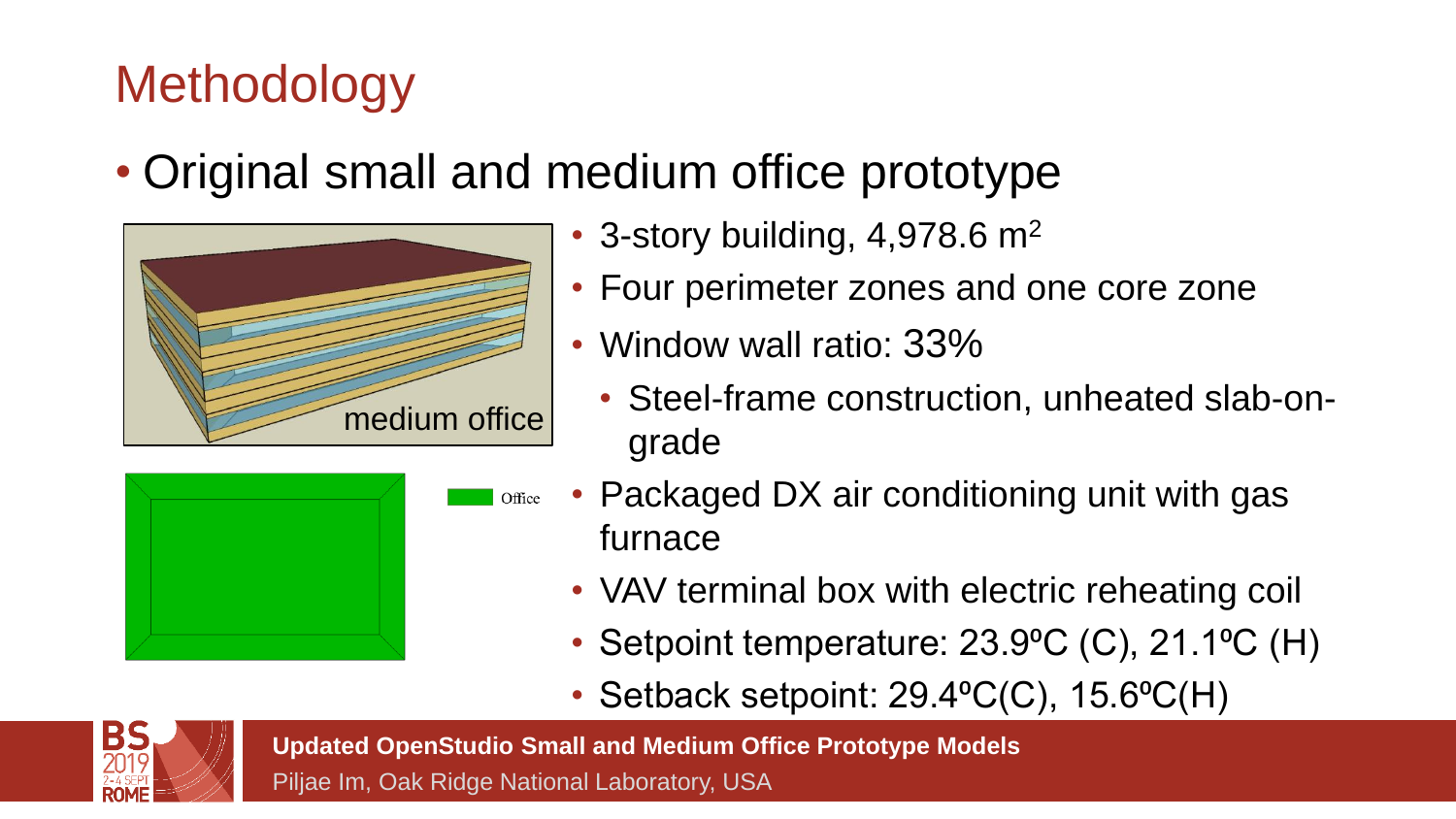- Update for Space Types: 16 climate locations and 4 building standards
	- Building envelope thermal properties and HVAC system type
		- Original small/medium office prototype building models
	- The HVAC system capacity: auto-sized
		- Can be different from the original models
	- One VAV box for each space
		- Increased total number of VAV boxes
	- The number of AirLoopHVAC: one for each floor
	- Internal gain: space type as defined in ASHRAE Standard 90.1 and 62.1

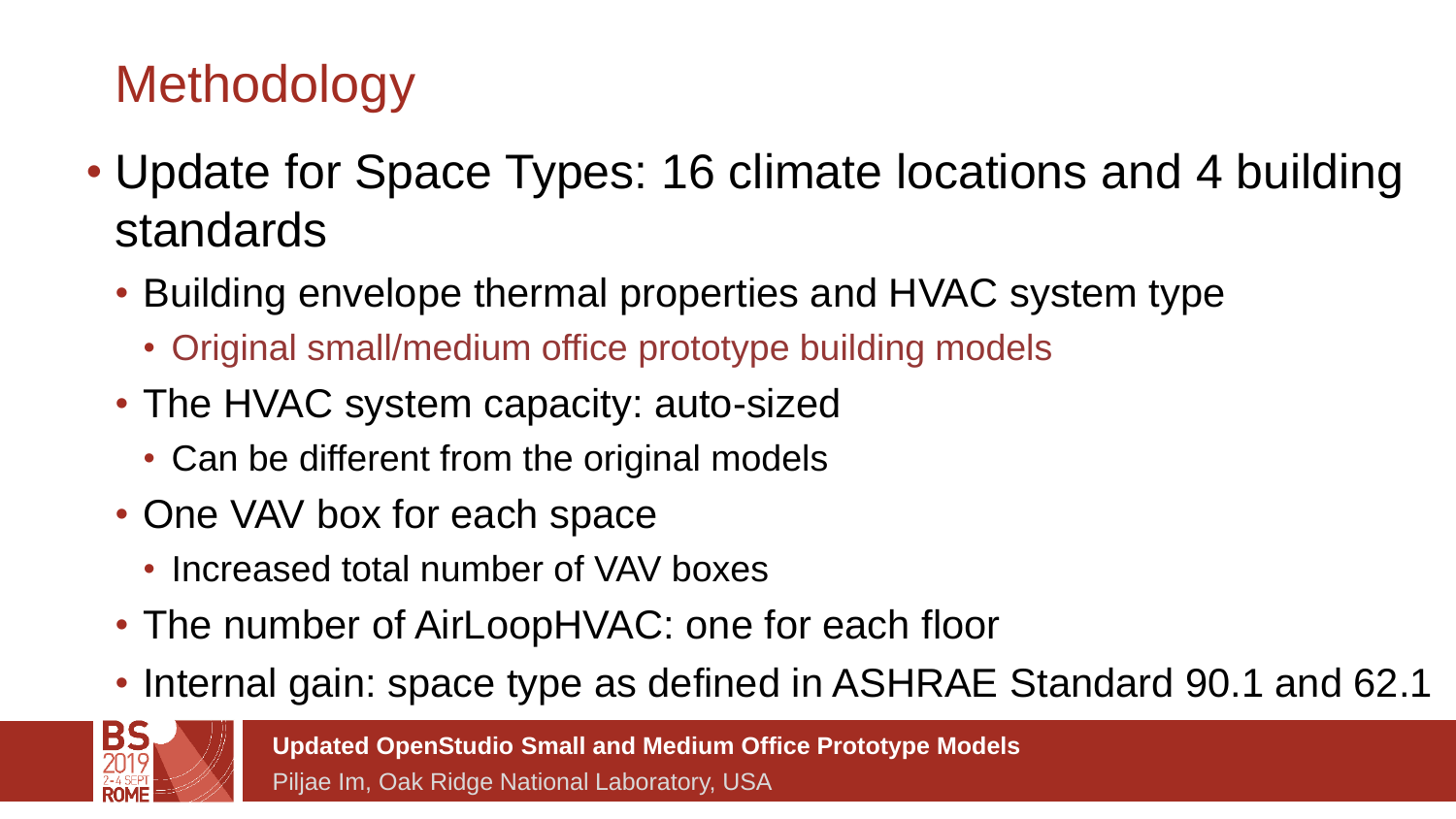

New small office prototype model layout



New medium office prototype model layout (ground floor and mid/top floor)

|                                                          | <b>Area Fraction</b>                                 |                                                           |  |  |
|----------------------------------------------------------|------------------------------------------------------|-----------------------------------------------------------|--|--|
| <b>Space</b>                                             | <b>Small</b><br><b>Office</b><br>$(511 \text{ m}^2)$ | <b>Medium</b><br><b>Office</b><br>(4,979.6)<br>$\rm(m^2)$ |  |  |
| Office - open plan                                       | 15%                                                  | 42.4%                                                     |  |  |
| Office - enclosed                                        | 29%                                                  | 18.7%                                                     |  |  |
| Corridor/Transition                                      | 12%                                                  | 9.1%                                                      |  |  |
| Conference Meeting/<br>Multipurpose                      | 8%                                                   | 5.2%                                                      |  |  |
| Stairway                                                 | 3%                                                   | 3.7%                                                      |  |  |
| Lobby                                                    | 6%                                                   | 3.7%                                                      |  |  |
| Restrooms                                                | 4%                                                   | 3.6%                                                      |  |  |
| Electrical/Mechanical                                    | 2%                                                   | 3.0%                                                      |  |  |
| Active storage $\langle 50 \& 1000 \text{ ft}^2 \rangle$ |                                                      | 5.2%                                                      |  |  |
| Active storage 50-1000 ft <sup>2</sup>                   | 14%                                                  | 1.9%                                                      |  |  |
| Lounge/Recreation                                        | 2%                                                   | 1.8%                                                      |  |  |
| Dining Area                                              |                                                      | 0.9%                                                      |  |  |
| Classroom/Lecture/Training                               |                                                      | 0.6%                                                      |  |  |
| Food Preparation <sup>1</sup>                            |                                                      | 0.4%                                                      |  |  |

*<sup>1</sup> Combined with dining area*



**Updated OpenStudio Small and Medium Office Prototype Models**

Office - open plan Office - enclosed Corridor/Transition Active storage **Conference Meeting** Stairway Lobby Restrooms Electrical/Mechanical Lounge/Recreation **Dining/Food** Classroom/Lecture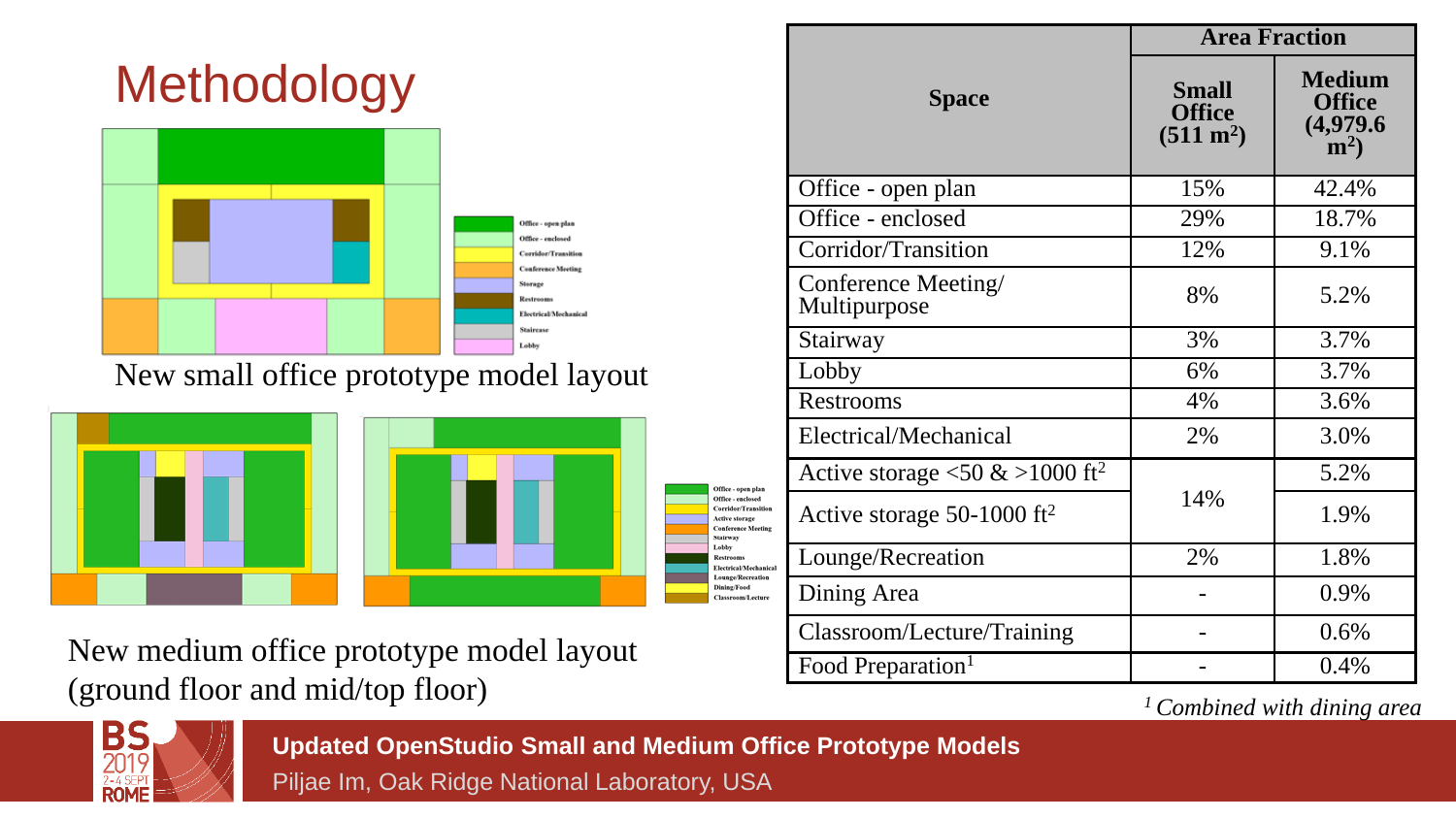### Results: Input comparison

#### Lighting, ventilation, occupancy, and elec. equipment per area for ASHRAE 90.1-2004

#### Lighting, ventilation, occupancy, and elec. equipment per area for ASHRAE 90.1-2007

| Prototype | Space Type                             | Lighting<br>per Area<br>(W/m <sup>2</sup> ) | per Area<br>$(L/s*m2)$ | Ventilation Ventilation per<br>Person<br>$(L/s*person)$ | Occupancy<br>per Area<br>(people/m <sup>2</sup> ) | Electric<br>Equipment<br>per Area<br>(W/m <sup>2</sup> ) |
|-----------|----------------------------------------|---------------------------------------------|------------------------|---------------------------------------------------------|---------------------------------------------------|----------------------------------------------------------|
| Original  | WholeBuilding - Md<br>Office           | 10.76                                       | 0.51                   |                                                         | 0.05                                              | 8.07                                                     |
| Original  | <b>WholeBuilding - Small</b><br>Office | 10.76                                       | 0.51                   |                                                         | 0.06                                              | 6.78                                                     |
|           | Storage                                | 8.61                                        | 0.76                   |                                                         |                                                   |                                                          |
|           | Stair                                  | 6.46                                        | 0.25                   |                                                         |                                                   |                                                          |
|           | Restroom                               | 9.69                                        | 0.25                   |                                                         |                                                   | 2.91                                                     |
|           | OpenOffice                             | 11.84                                       | 0.00                   | 9.44                                                    | 0.06                                              | 10.33                                                    |
|           | Lobby <sup>3</sup>                     | 13.99                                       | 0.00                   | 7.08                                                    | 0.11                                              | 2.91                                                     |
|           | Elec/MechRoom                          | 16.15                                       | 0.76                   |                                                         |                                                   | 2.91                                                     |
|           | Corridor                               | 5.38                                        | 0.25                   |                                                         |                                                   | 3.12                                                     |
|           | Conference                             | 13.99                                       | 0.00                   | 9.44                                                    | 0.54                                              | 10.76                                                    |
|           | ClosedOffice                           | 11.84                                       | 0.00                   | 9.44                                                    | 0.05                                              | 9.36                                                     |
| Updated   | Dining                                 | 9.69                                        | 0.00                   | 7.08                                                    | 0.11                                              | 10.76                                                    |
|           | Classroom                              | 15.07                                       | 0.00                   | 8.00                                                    | 0.38                                              | 10.00                                                    |
|           | Weighted Average - Md<br>Office        | 11.09                                       | 0.91                   |                                                         | 0.07                                              | 7.64                                                     |
|           | Weighted Average -<br>Small Office     | 10.87                                       | 1.07                   |                                                         | 0.08                                              | 6.46                                                     |
|           | Percentage Increase- Md<br>Office [%]  | $\overline{3}$                              | 80                     |                                                         | 33                                                | $-5$                                                     |
|           | Percentage Increase- Sm<br>Office [%]  |                                             | 110                    |                                                         | 31                                                | $-5$                                                     |

| Prototype | Space Type                            | Lighting<br>per Area<br>$(W/m^2)$ | per Area<br>$(L/s*m^2)$ | Ventilation Ventilation per<br>Person<br>(L/s*person) | Occupancy<br>per Area<br>(people/m) | Electric<br>Equipment<br>per Area<br>(W/m) |
|-----------|---------------------------------------|-----------------------------------|-------------------------|-------------------------------------------------------|-------------------------------------|--------------------------------------------|
| Original  | WholeBuilding - Md<br>Office          | 10.76                             | 0.46                    |                                                       | 0.05                                | 8.07                                       |
| Original  | WholeBuilding - Sm<br>Office          | 10.76                             | 0.51                    |                                                       | 0.06                                | 6.78                                       |
|           | <b>Storage</b>                        | 8.61                              | 0.61                    |                                                       |                                     |                                            |
|           | Stair                                 | 6.46                              | 0.30                    |                                                       |                                     |                                            |
|           | Restroom                              | 9.69                              | 0.30                    |                                                       |                                     | 2.91                                       |
|           | OpenOffice                            | 11.84                             | 0.30                    | 2.36                                                  | 0.06                                | 10.33                                      |
|           | Lobby                                 | 13.99                             | 0.30                    | 2.36                                                  | 0.11                                | 2.91                                       |
|           | Elec/MechRoom                         | 16.15                             | 0.61                    |                                                       |                                     | 2.91                                       |
|           | Corridor                              | 5.38                              | 0.30                    |                                                       |                                     | 3.12                                       |
|           | Conference                            | 13.99                             | 0.30                    | 2.36                                                  | 0.54                                | 10.76                                      |
|           | ClosedOffice                          | 11.84                             | 0.30                    | 2.36                                                  | 0.05                                | 9.36                                       |
| Updated   | Dining                                | 9.69                              | 0.30                    | 2.36                                                  | 0.11                                | 10.76                                      |
|           | Classroom                             | 15.07                             | 0.61                    | 4.72                                                  | 0.38                                | 10.00                                      |
|           | Weighted Average - Md<br>Office       | 11.09                             | 0.51                    |                                                       | 0.07                                | 7.64                                       |
|           | Weighted Average -<br>Small Office    | 10.87                             | 0.56                    |                                                       | 0.08                                | 6.46                                       |
|           | Percentage Increase-Md<br>Office [%]  | 3                                 | 11                      |                                                       | 33                                  | -5                                         |
|           | Percentage Increase- Sm<br>Office [%] |                                   | 10                      |                                                       | 31                                  | -5                                         |



**Updated OpenStudio Small and Medium Office Prototype Models**

 $Pr$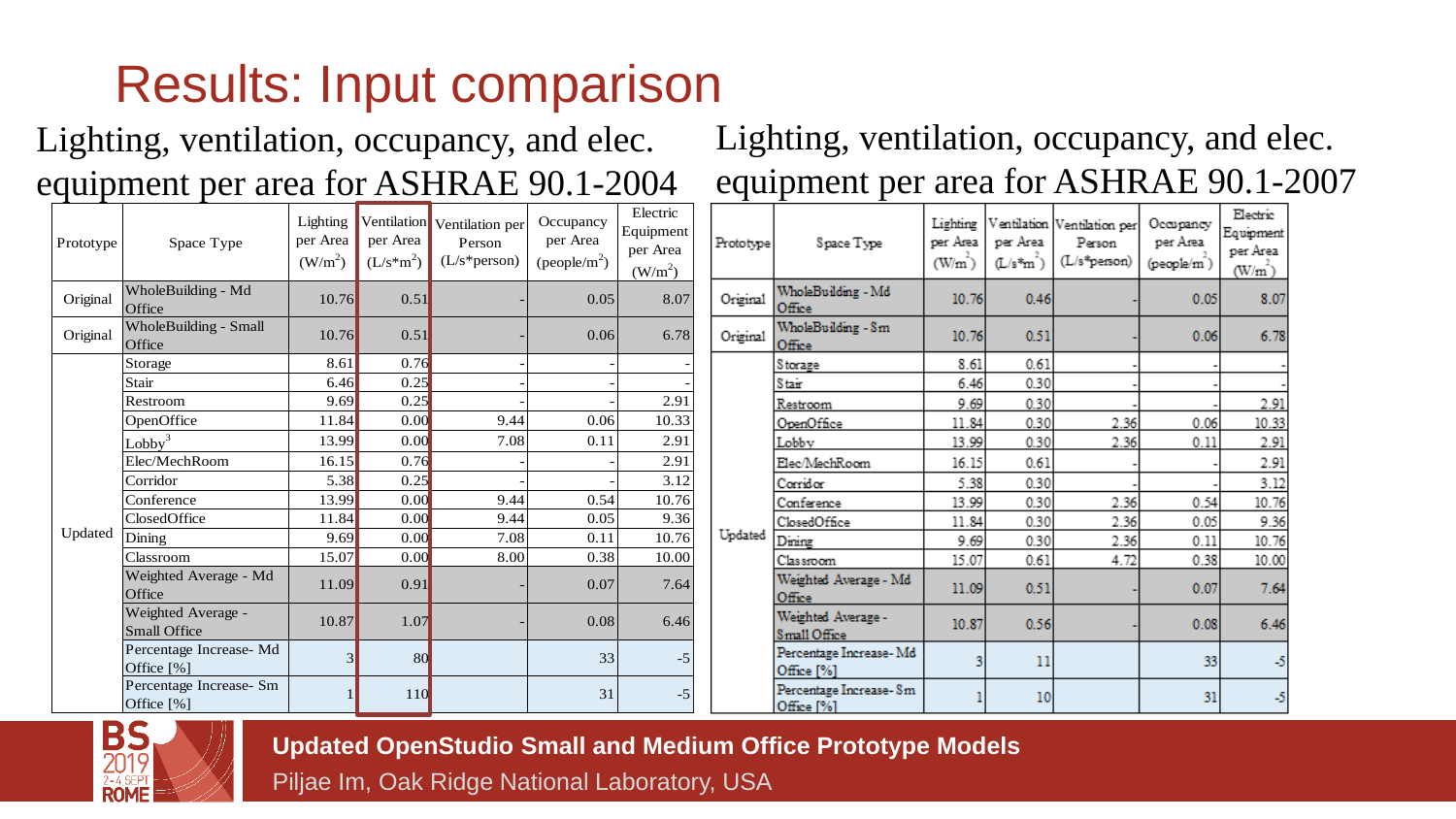## Results: Input comparison

#### Lighting, ventilation, occupancy, and elec. equipment per area for ASHRAE 90.1-2010

| Prototype | Space Type                                | Lighting<br>per Area<br>(W/m <sup>2</sup> ) | per Area<br>$(L/s*m2)$ | Ventilation Ventilation per<br>Person<br>$(L/s*person)$ | Occupancy<br>per Area<br>$(people/m^2)$ | Electric<br>Equipment<br>per Area<br>(W/m <sup>2</sup> ) |
|-----------|-------------------------------------------|---------------------------------------------|------------------------|---------------------------------------------------------|-----------------------------------------|----------------------------------------------------------|
| Original  | WholeBuilding - Md<br>Office              | 9.69                                        | 0.46                   |                                                         | 0.05                                    | 8.07                                                     |
| Original  | WholeBuilding - Sm<br>Office              | 9.69                                        | 0.43                   |                                                         | 0.06                                    | 6.78                                                     |
|           | Storage                                   | 6.78                                        | 0.61                   |                                                         |                                         |                                                          |
|           | Stair                                     | 7.43                                        | 0.30                   |                                                         |                                         |                                                          |
|           | Restroom                                  | 10.55                                       | 0.30                   |                                                         |                                         | 2.91                                                     |
|           | OpenOffice                                | 10.55                                       | 0.30                   | 2.36                                                    | 0.06                                    | 10.33                                                    |
|           | Lobby                                     | 9.69                                        | 0.30                   | 2.36                                                    | 0.11                                    | 2.91                                                     |
|           | Elec/MechRoom                             | 10.23                                       | 0.61                   |                                                         |                                         | 2.91                                                     |
|           | Corridor                                  | 7.10                                        | 0.30                   |                                                         |                                         | 3.12                                                     |
|           | Conference                                | 13.24                                       | 0.30                   | 2.36                                                    | 0.54                                    | 10.76                                                    |
|           | ClosedOffice                              | 11.95                                       | 0.30                   | 2.36                                                    | 0.05                                    | 9.36                                                     |
| Updated   | Dining                                    | 7.00                                        | 0.30                   | 2.36                                                    | 0.11                                    | 10.76                                                    |
|           | Classroom                                 | 13.35                                       | 0.61                   | 4.72                                                    | 0.38                                    | 10.00                                                    |
|           | Weighted Average - Md<br>Office           | 10.23                                       | 0.51                   |                                                         | 0.07                                    | 7.64                                                     |
|           | Weighted Average -<br><b>Small Office</b> | 10.12                                       | 0.56                   |                                                         | 0.08                                    | 6.46                                                     |
|           | Percentage Increase-Md<br>Office [%]      | 6                                           | 11                     |                                                         | 33                                      | $-5$                                                     |
|           | Percentage Increase- Sm<br>Office [%]     | 4                                           | 29                     |                                                         | 31                                      | $-5$                                                     |

#### Lighting, ventilation, occupancy, and elec. equipment per area for ASHRAE 90.1-2013

| Prototype | Space Type                            | Lighting<br>per Area<br>$(W/m^2)$ | per Area<br>$(L/s*m^2)$ | Ventilation Ventilation per<br>Person<br>(L/s*person) | Occupancy<br>per Area<br>(people/m^) | Electric<br>Equipment<br>per Area<br>(W/m) |
|-----------|---------------------------------------|-----------------------------------|-------------------------|-------------------------------------------------------|--------------------------------------|--------------------------------------------|
| Original  | WholeBuilding - Sm<br>Office          | 8.83                              | 0.43                    |                                                       | 0.06                                 | 6.78                                       |
| Original  | WholeBuilding - Md<br>Office          | 8.83                              | 0.46                    |                                                       | 0.05                                 | 8.07                                       |
|           | S torage                              | 6.78                              | 0.61                    |                                                       |                                      |                                            |
|           | Stair                                 | 7.43                              | 0.30                    |                                                       |                                      |                                            |
|           | Restroom                              | 10.55                             | 0.30                    |                                                       |                                      | 2.91                                       |
|           | OpenOffice                            | 10.55                             | 0.30                    | 2.36                                                  | 0.06                                 | 10.33                                      |
|           | Lobby                                 | 9.69                              | 0.30                    | 2.36                                                  | 0.11                                 | 2.91                                       |
|           | Elec/MechRoom                         | 4.52                              | 0.61                    |                                                       |                                      | 2.91                                       |
|           | Corridor                              | 7.10                              | 0.30                    |                                                       |                                      | 3.12                                       |
|           | Conference                            | 13.24                             | 0.30                    | 2.36                                                  | 0.54                                 | 10.76                                      |
|           | Closed Office                         | 11.95                             | 0.30                    | 2.36                                                  | 0.05                                 | 9.36                                       |
| Updated   | Dining                                | 7.00                              | 0.30                    | 2.36                                                  | 0.11                                 | 10.76                                      |
|           | Classroom                             | 13.35                             | 0.61                    | 4.72                                                  | 0.38                                 | 10.00                                      |
|           | Weighted Average - Md<br>Office       | 10.01                             | 0.51                    |                                                       | 0.07                                 | 7.64                                       |
|           | Weighted Average -<br>Small Office    | 10.01                             | 0.56                    |                                                       | 0.08                                 | 6.46                                       |
|           | Percentage Increase-Md<br>Office [%]  | 13                                | 18                      |                                                       | 19                                   | 13                                         |
|           | Percentage Increase- Sm<br>Office [%] | 13                                | 22                      |                                                       | 47                                   | $-20$                                      |



**Updated OpenStudio Small and Medium Office Prototype Models**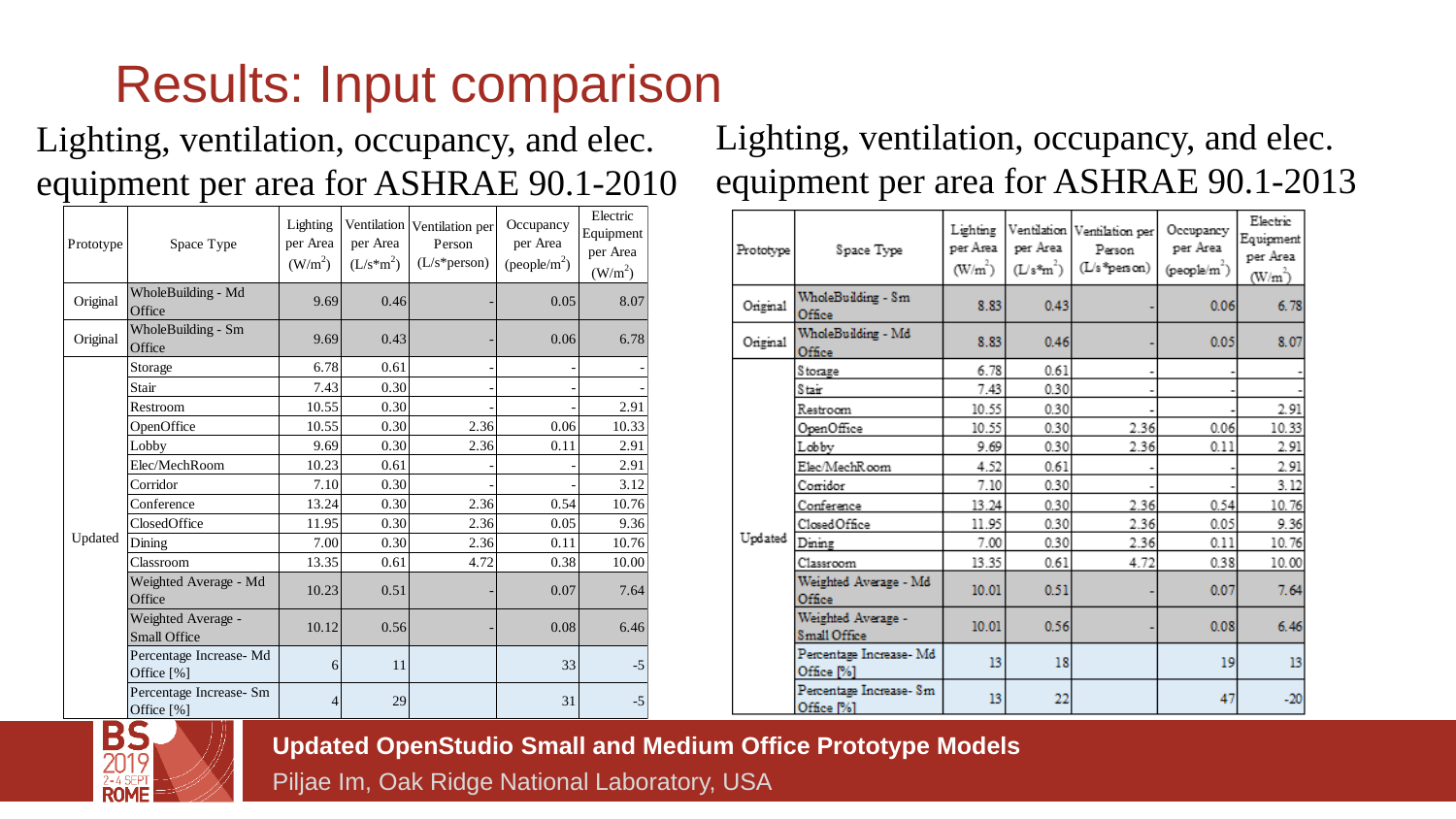#### Results: Annual energy use comparison

**BS**<br>2019

**ROME** 

#### • Small office: 0-10% (0-8% if 2004 vintage is excluded)

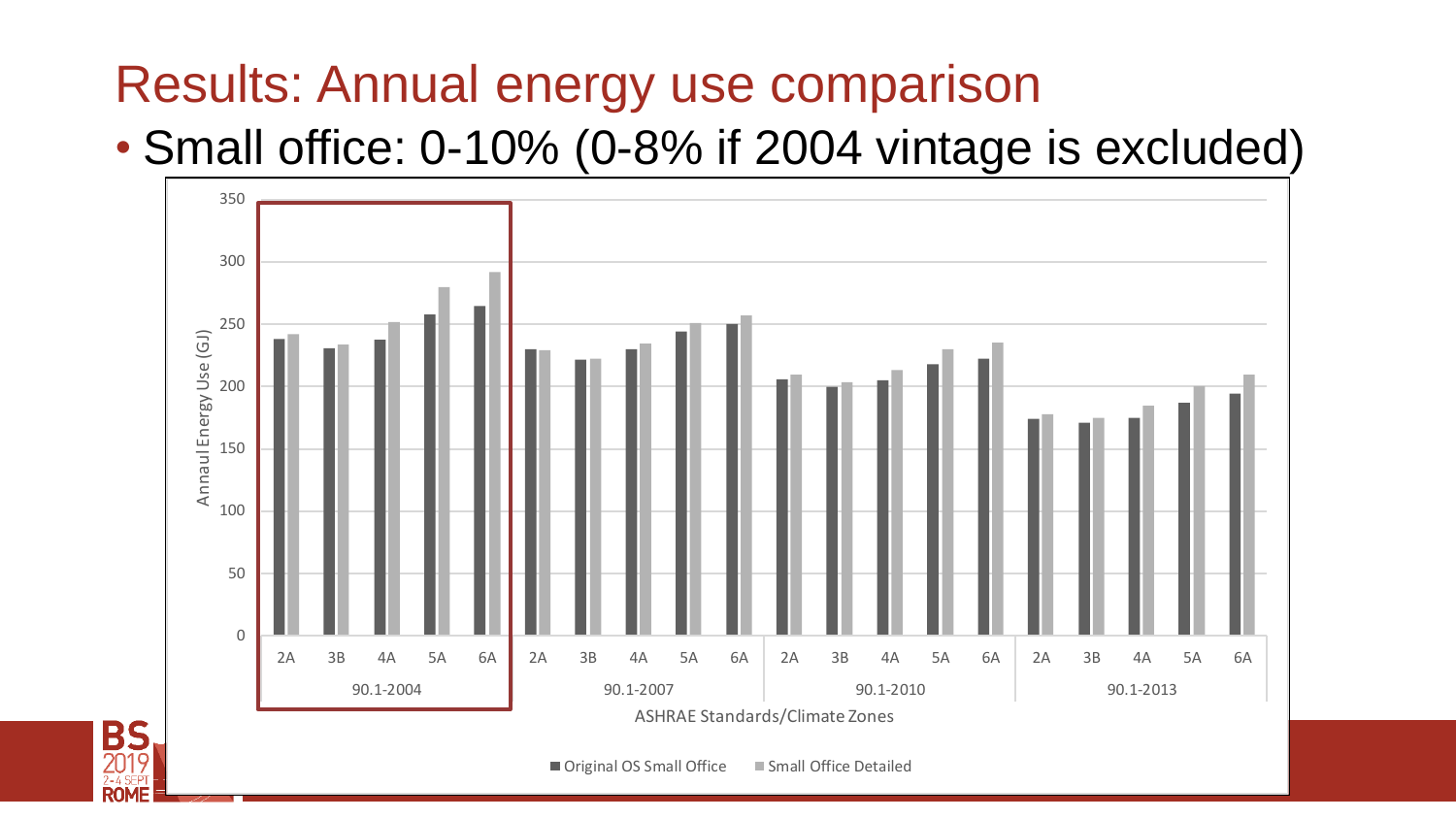#### Results: Annual energy use comparison

#### • Medium office: 5-20% (5-10% if 2004 vintage is excluded)



**BS**<br>2019

**ROMF**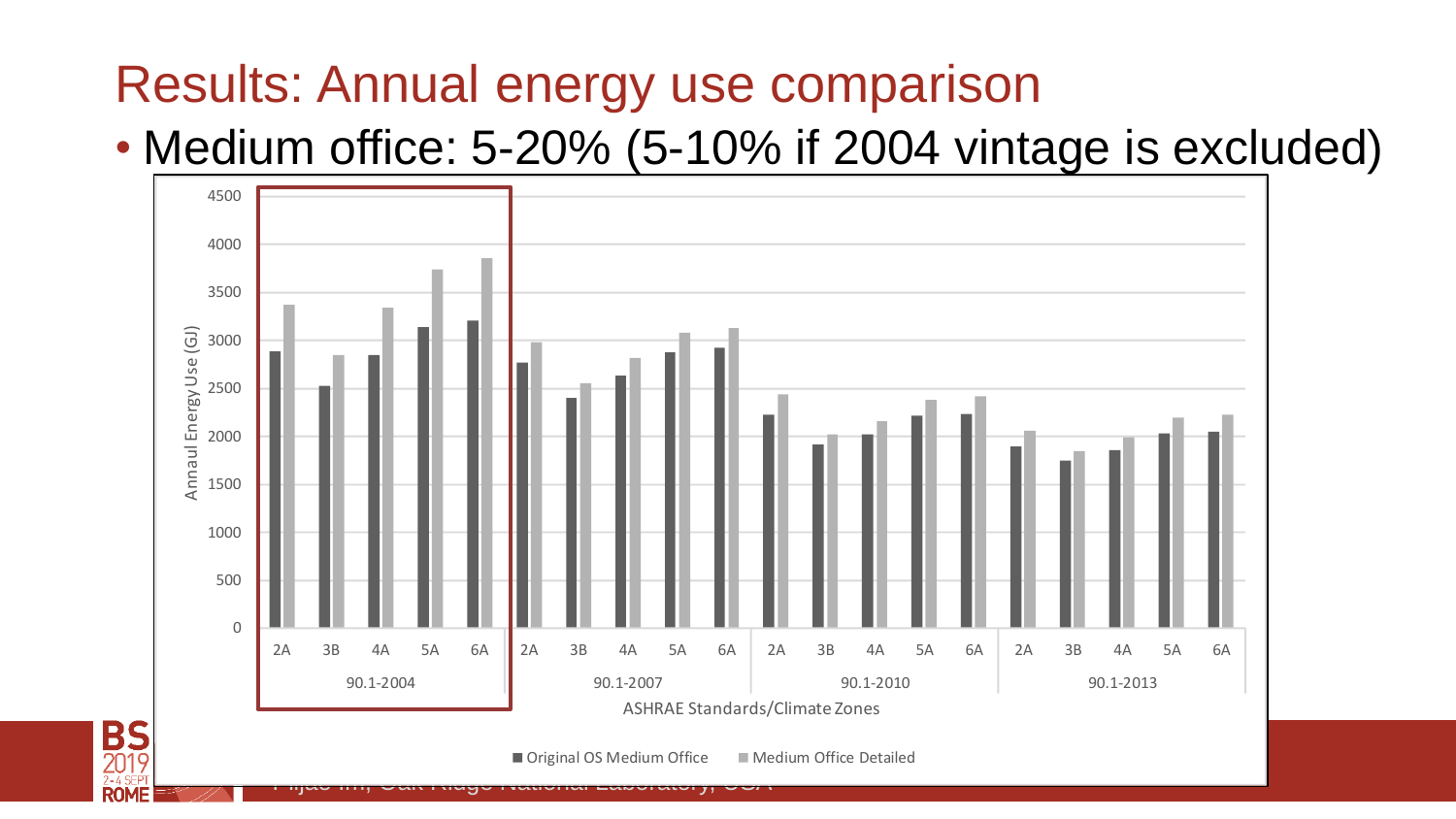### **Discussion**

- No attempt to match the energy use
	- More space type and associated space attributes
- Performed an energy use comparison analysis
	- To ensure reasonable trends and patterns
- Discrepancies in energy use are due to
	- space types and associated space specific lighting, plug load, ventilation rates and increased the number of HVAC system units and VAV boxes
- Developed based on US typical building for modelling flexibility<br>|BS*\_W*

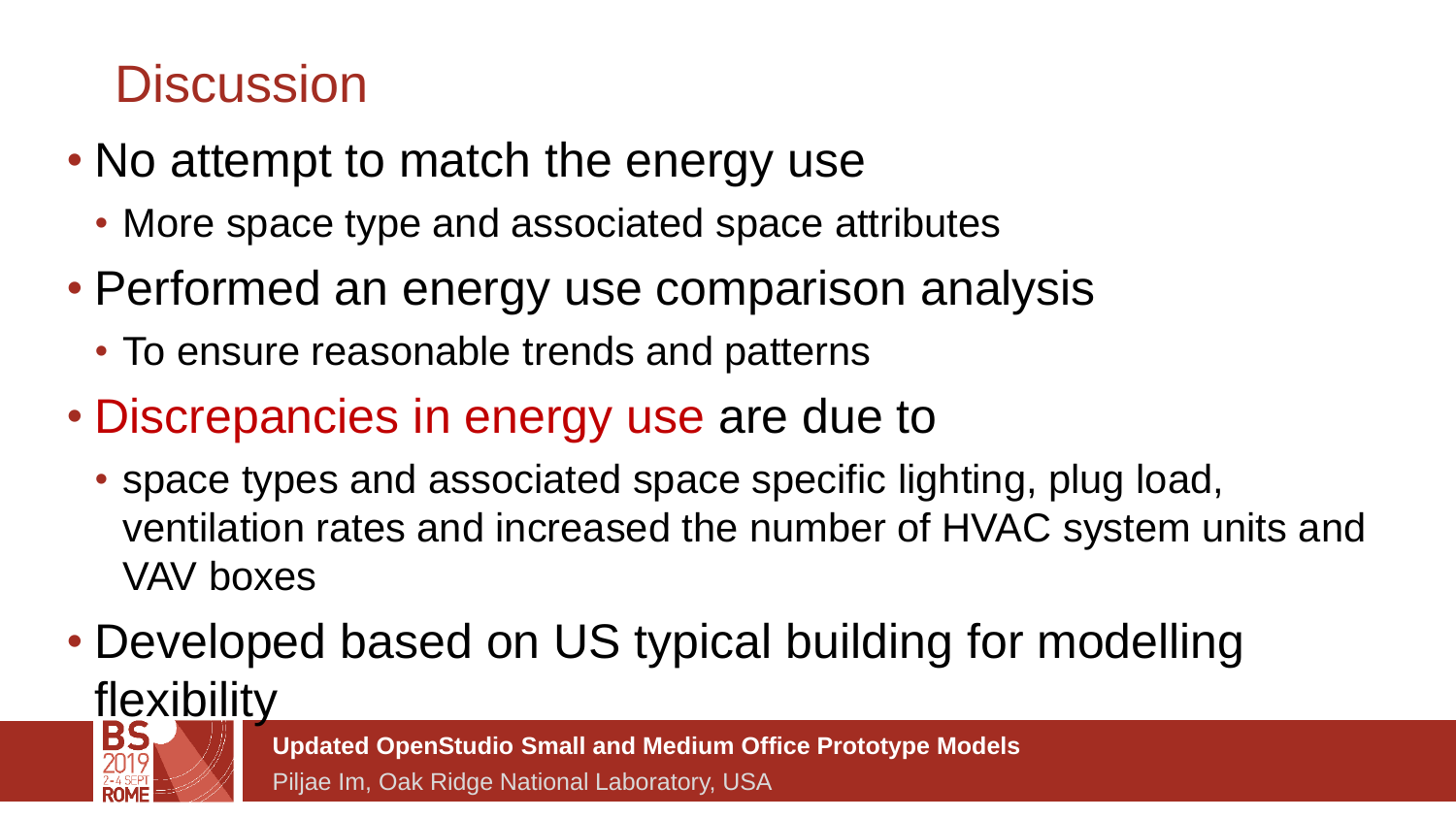### **Conclusion**

- Discussed the updated the small and medium office prototype models
	- new space types based on existing standards
- Showed relatively close agreements for the simulated energy use
- All three office models will be provided in OpenStudio as measures